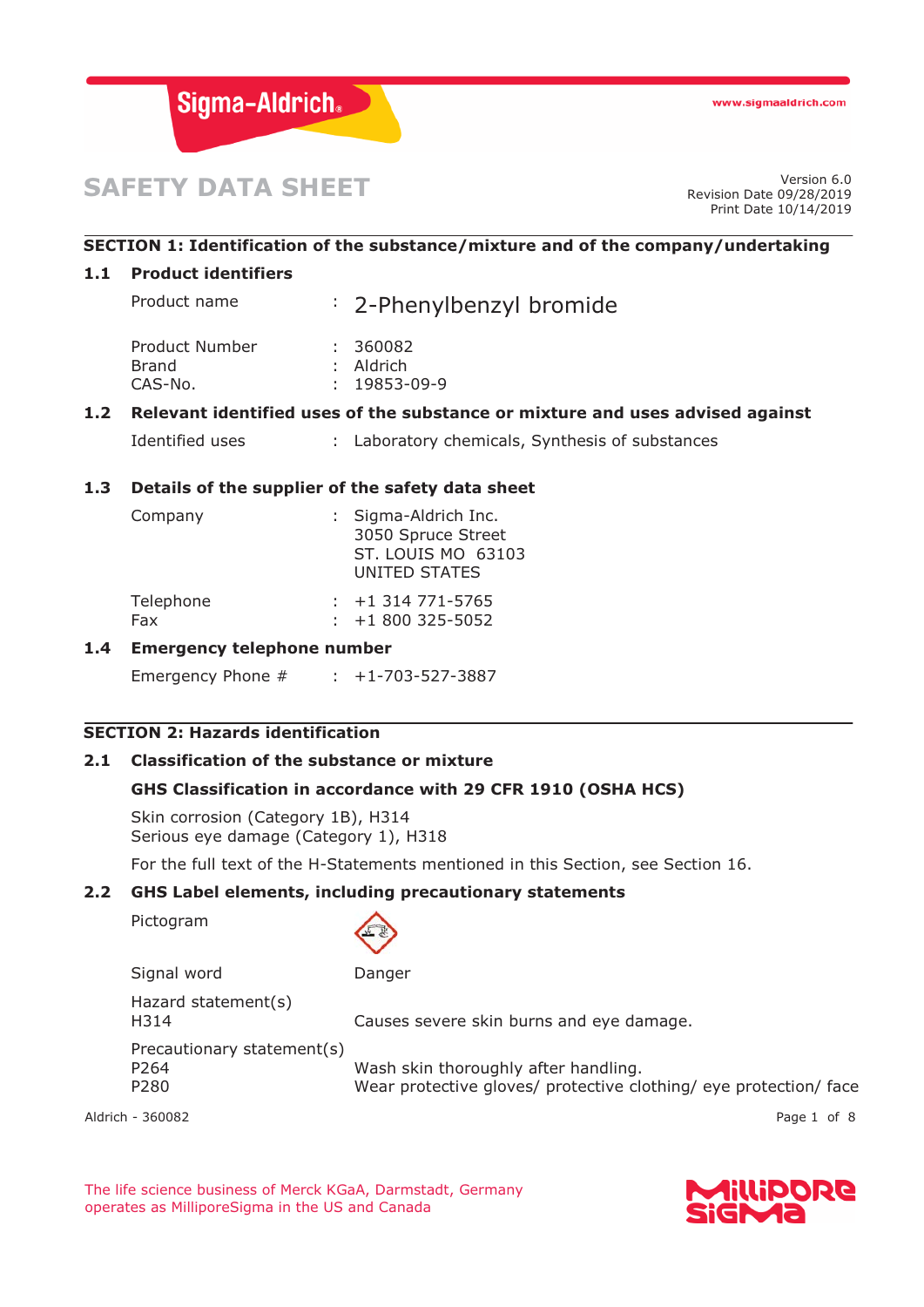|                      | protection.                                                                                                                            |
|----------------------|----------------------------------------------------------------------------------------------------------------------------------------|
| $P301 + P330 + P331$ | IF SWALLOWED: Rinse mouth. Do NOT induce vomiting.                                                                                     |
| $P303 + P361 + P353$ | IF ON SKIN (or hair): Remove/ Take off immediately all<br>contaminated clothing. Rinse skin with water/ shower.                        |
| $P304 + P340$        | IF INHALED: Remove victim to fresh air and keep at rest in a<br>position comfortable for breathing.                                    |
| $P305 + P351 + P338$ | IF IN EYES: Rinse cautiously with water for several minutes.<br>Remove contact lenses, if present and easy to do. Continue<br>rinsing. |
| P310                 | Immediately call a POISON CENTER/doctor.                                                                                               |
| P321                 | Specific treatment (see supplemental first aid instructions on<br>this label).                                                         |
| P363                 | Wash contaminated clothing before reuse.                                                                                               |
| P405                 | Store locked up.                                                                                                                       |
| P501                 | Dispose of contents/ container to an approved waste disposal<br>plant.                                                                 |

# **2.3 Hazards not otherwise classified (HNOC) or not covered by GHS** - none

# **SECTION 3: Composition/information on ingredients**

| : 2-(Bromomethyl)biphenyl |
|---------------------------|
| : $C_{13}H_{11}Br$        |
| $: 247.13$ g/mol          |
| $: 19853 - 09 - 9$        |
|                           |

No components need to be disclosed according to the applicable regulations.

For the full text of the H-Statements mentioned in this Section, see Section 16.

# **SECTION 4: First aid measures**

## **4.1 Description of first aid measures**

#### **General advice**

Consult a physician. Show this safety data sheet to the doctor in attendance.

#### **If inhaled**

If breathed in, move person into fresh air. If not breathing, give artificial respiration. Consult a physician.

## **In case of skin contact**

Take off contaminated clothing and shoes immediately. Wash off with soap and plenty of water. Consult a physician.

## **In case of eye contact**

Rinse thoroughly with plenty of water for at least 15 minutes and consult a physician.Continue rinsing eyes during transport to hospital.

#### **If swallowed**

Do NOT induce vomiting. Never give anything by mouth to an unconscious person. Rinse mouth with water. Consult a physician.

Aldrich - 360082 Page 2 of 8

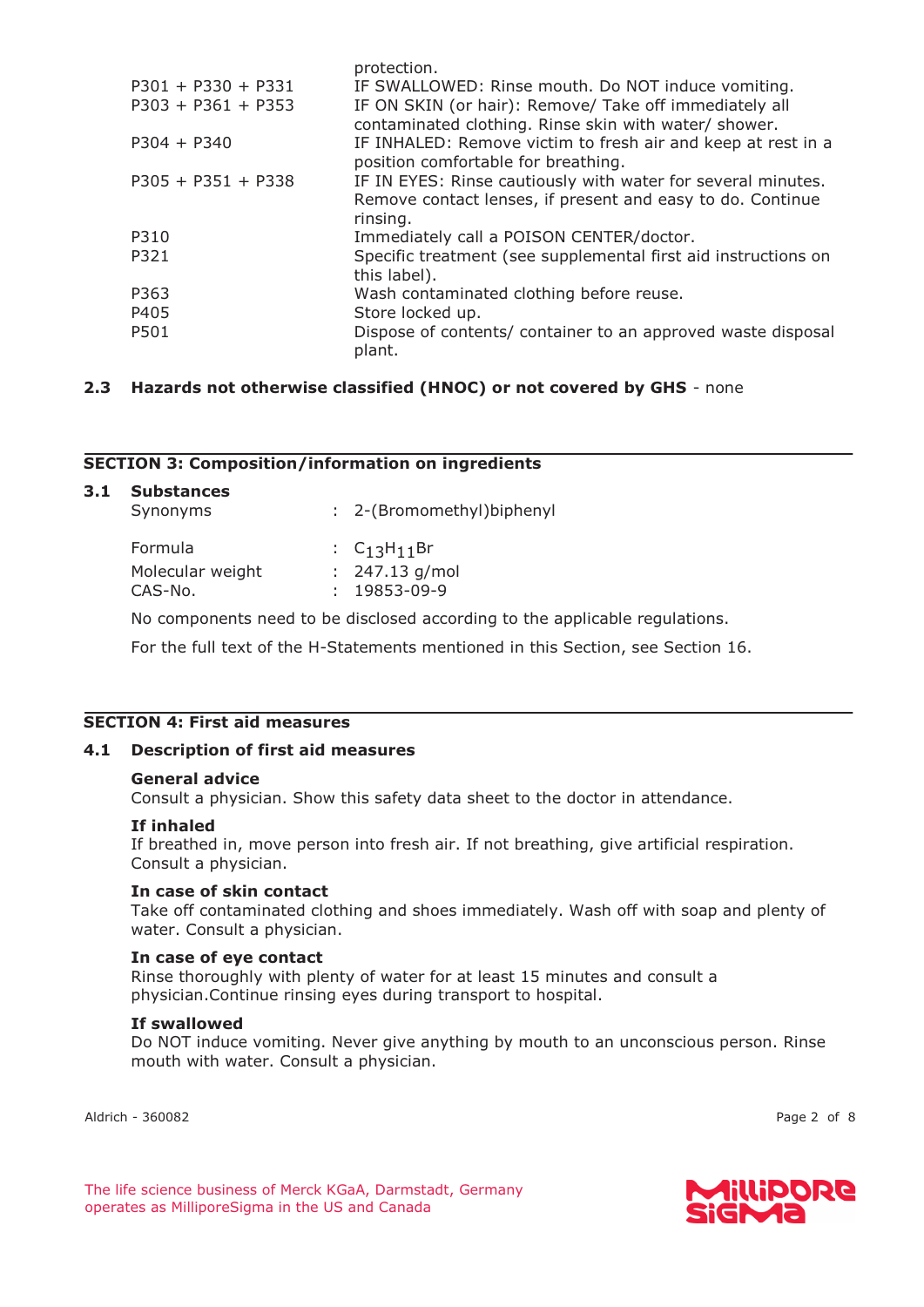- **4.2 Most important symptoms and effects, both acute and delayed**  The most important known symptoms and effects are described in the labelling (see section 2.2) and/or in section 11
- **4.3 Indication of any immediate medical attention and special treatment needed**  No data available

#### **SECTION 5: Firefighting measures**

#### **5.1 Extinguishing media**

**Suitable extinguishing media**  Use water spray, alcohol-resistant foam, dry chemical or carbon dioxide.

- **5.2 Special hazards arising from the substance or mixture**  Carbon oxides, Hydrogen bromide gas
- **5.3 Advice for firefighters**  Wear self-contained breathing apparatus for firefighting if necessary.
- **5.4 Further information**  No data available

# **SECTION 6: Accidental release measures**

- **6.1 Personal precautions, protective equipment and emergency procedures**  Use personal protective equipment. Avoid breathing vapours, mist or gas. Ensure adequate ventilation. Evacuate personnel to safe areas. For personal protection see section 8.
- **6.2 Environmental precautions**  Do not let product enter drains.
- **6.3 Methods and materials for containment and cleaning up**  Soak up with inert absorbent material and dispose of as hazardous waste. Keep in suitable, closed containers for disposal.
- **6.4 Reference to other sections**  For disposal see section 13.

#### **SECTION 7: Handling and storage**

- **7.1 Precautions for safe handling**  Avoid inhalation of vapour or mist. Normal measures for preventive fire protection. For precautions see section 2.2.
- **7.2 Conditions for safe storage, including any incompatibilities**  Keep container tightly closed in a dry and well-ventilated place. Containers which are opened must be carefully resealed and kept upright to prevent leakage. Storage class (TRGS 510): 8A: Combustible, corrosive hazardous materials

# **7.3 Specific end use(s)**  Apart from the uses mentioned in section 1.2 no other specific uses are stipulated

Aldrich - 360082 Page 3 of 8

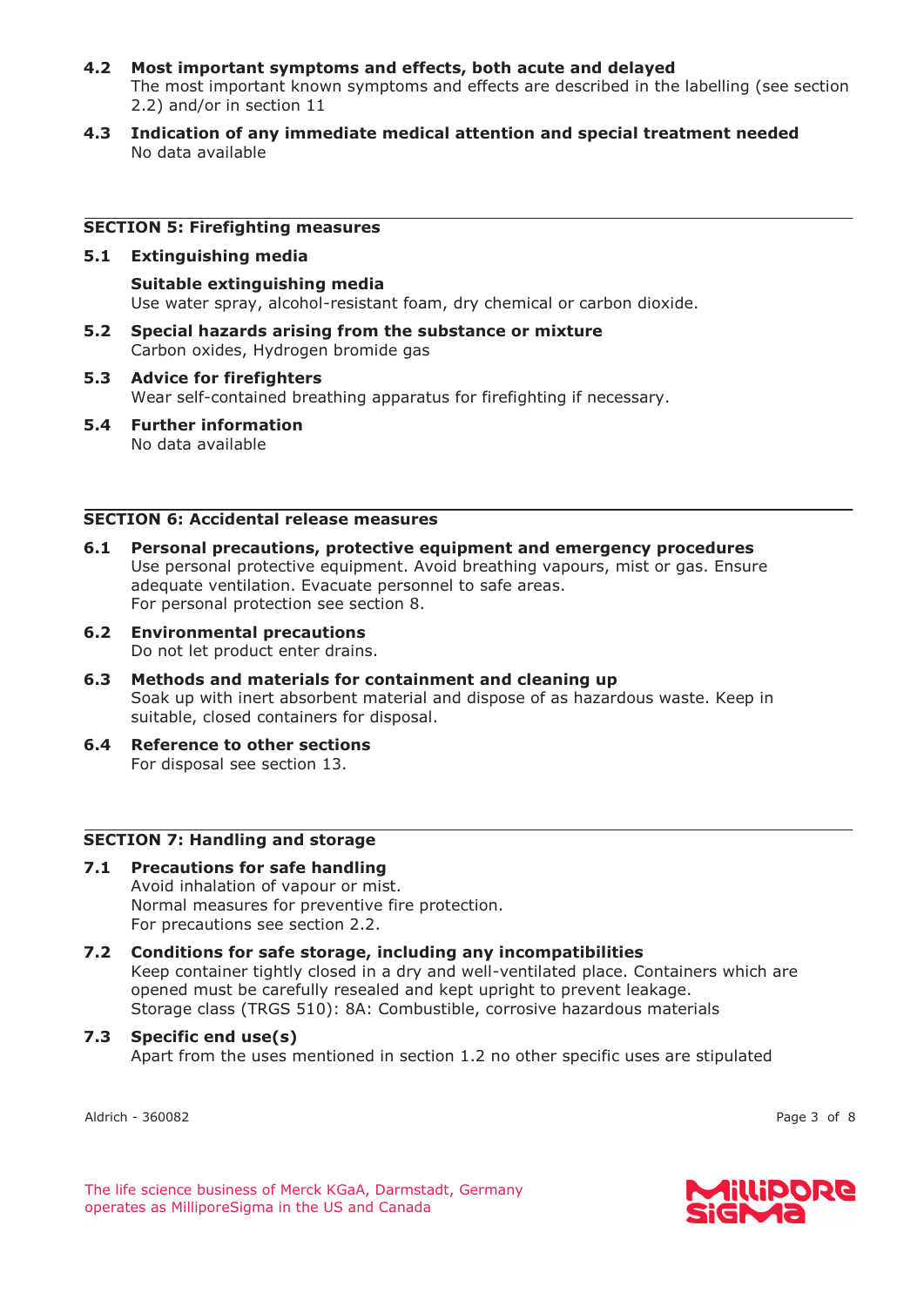# **SECTION 8: Exposure controls/personal protection**

#### **8.1 Control parameters**

#### **Components with workplace control parameters**

Contains no substances with occupational exposure limit values.

#### **8.2 Exposure controls**

#### **Appropriate engineering controls**

Handle in accordance with good industrial hygiene and safety practice. Wash hands before breaks and at the end of workday.

# **Personal protective equipment**

#### **Eye/face protection**

Tightly fitting safety goggles. Faceshield (8-inch minimum). Use equipment for eye protection tested and approved under appropriate government standards such as NIOSH (US) or EN 166(EU).

#### **Skin protection**

Handle with gloves. Gloves must be inspected prior to use. Use proper glove removal technique (without touching glove's outer surface) to avoid skin contact with this product. Dispose of contaminated gloves after use in accordance with applicable laws and good laboratory practices. Wash and dry hands.

#### **Body Protection**

Complete suit protecting against chemicals, The type of protective equipment must be selected according to the concentration and amount of the dangerous substance at the specific workplace.

#### **Respiratory protection**

Where risk assessment shows air-purifying respirators are appropriate use a fullface respirator with multi-purpose combination (US) or type ABEK (EN 14387) respirator cartridges as a backup to engineering controls. If the respirator is the sole means of protection, use a full-face supplied air respirator. Use respirators and components tested and approved under appropriate government standards such as NIOSH (US) or CEN (EU).

#### **Control of environmental exposure**

Do not let product enter drains.

## **SECTION 9: Physical and chemical properties**

## **9.1 Information on basic physical and chemical properties**

| a) | Appearance                                 | Form: liquid<br>Colour: colourless          |
|----|--------------------------------------------|---------------------------------------------|
| b) | Odour                                      | No data available                           |
| C) | Odour Threshold                            | No data available                           |
| d) | рH                                         | No data available                           |
| e) | Melting<br>point/freezing point            | No data available                           |
| f) | Initial boiling point<br>and boiling range | 120 - 125 °C 248 - 257 °F at 0.1 hPa - lit. |

Aldrich - 360082 Page 4 of 8



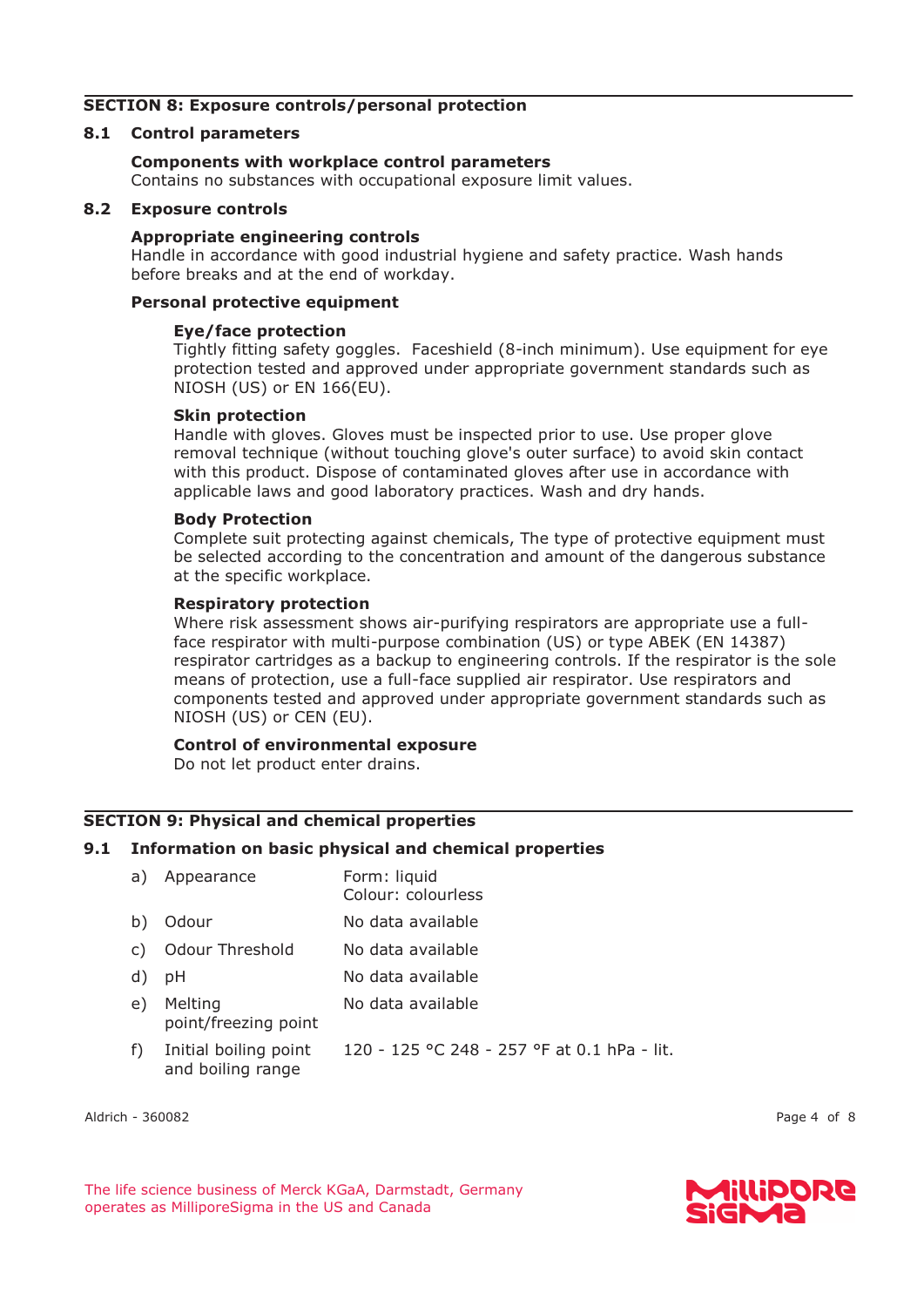| g)                                        | Flash point                                        | 113 °C (235 °F) - closed cup |  |
|-------------------------------------------|----------------------------------------------------|------------------------------|--|
| h)                                        | Evaporation rate                                   | No data available            |  |
| i)                                        | Flammability (solid,<br>gas)                       | No data available            |  |
| j)                                        | Upper/lower<br>flammability or<br>explosive limits | No data available            |  |
| k)                                        | Vapour pressure                                    | No data available            |  |
| $\vert$ )                                 | Vapour density                                     | No data available            |  |
| m)                                        | Relative density                                   | 1.353 g/cm3 at 25 °C (77 °F) |  |
| n)                                        | Water solubility                                   | No data available            |  |
| o)                                        | Partition coefficient:<br>n-octanol/water          | No data available            |  |
| p)                                        | Auto-ignition<br>temperature                       | No data available            |  |
| q)                                        | Decomposition<br>temperature                       | No data available            |  |
| r)                                        | Viscosity                                          | No data available            |  |
| s)                                        | Explosive properties                               | No data available            |  |
| t)                                        | Oxidizing properties                               | No data available            |  |
| $\bigcap$ then esfatulate under $\bigcup$ |                                                    |                              |  |

# **9.2 Other safety information**  No data available

#### **SECTION 10: Stability and reactivity**

#### **10.1 Reactivity**  No data available

# **10.2 Chemical stability**

Stable under recommended storage conditions.

- **10.3 Possibility of hazardous reactions**  No data available
- **10.4 Conditions to avoid**  No data available

# **10.5 Incompatible materials**

Strong oxidizing agentsStrong oxidizing agents, Strong bases

# **10.6 Hazardous decomposition products**

Hazardous decomposition products formed under fire conditions. - Carbon oxides, Hydrogen bromide gas

Other decomposition products - No data available In the event of fire: see section 5

Aldrich - 360082 Page 5 of 8

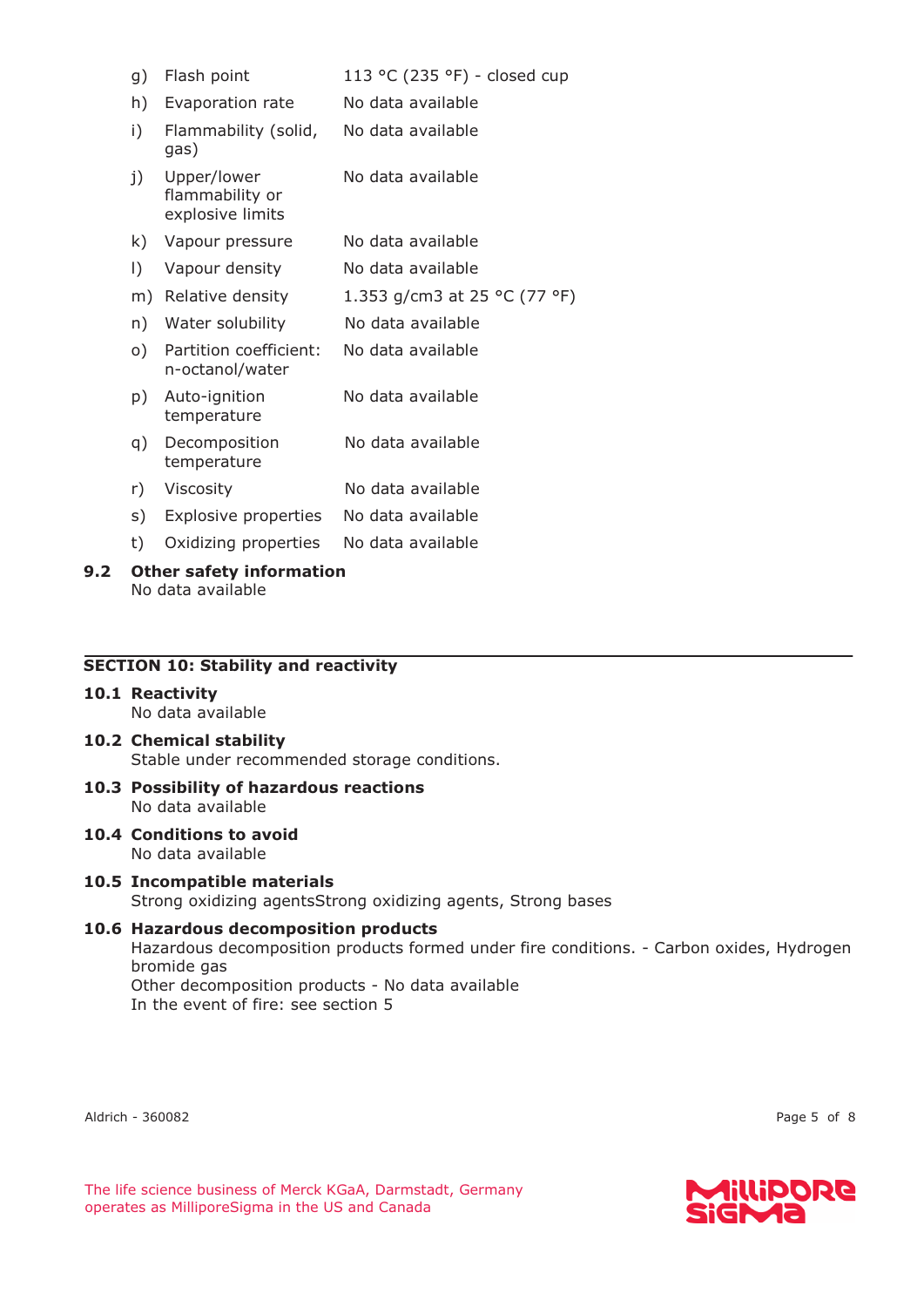# **SECTION 11: Toxicological information**

# **11.1 Information on toxicological effects**

# **Acute toxicity**

No data available Inhalation: No data available Dermal: No data available No data available

**Skin corrosion/irritation** 

No data available

**Serious eye damage/eye irritation**  No data available

**Respiratory or skin sensitisation**  No data available

**Germ cell mutagenicity**  No data available

# **Carcinogenicity**

- IARC: No component of this product present at levels greater than or equal to 0.1% is identified as probable, possible or confirmed human carcinogen by IARC.
- ACGIH: No component of this product present at levels greater than or equal to 0.1% is identified as a carcinogen or potential carcinogen by ACGIH.
- NTP: No component of this product present at levels greater than or equal to 0.1% is identified as a known or anticipated carcinogen by NTP.
- OSHA: No component of this product present at levels greater than or equal to 0.1% is on OSHA's list of regulated carcinogens.

# **Reproductive toxicity**

No data available No data available

**Specific target organ toxicity - single exposure**  No data available

**Specific target organ toxicity - repeated exposure**  No data available

**Aspiration hazard**  No data available

# **Additional Information**

RTECS: Not available

Material is extremely destructive to tissue of the mucous membranes and upper respiratory tract, eyes, and skin., spasm, inflammation and edema of the larynx, spasm, inflammation and edema of the bronchi, pneumonitis, pulmonary edema, burning sensation, Cough, wheezing, laryngitis, Shortness of breath, Headache, Nausea

Aldrich - 360082 Page 6 of 8

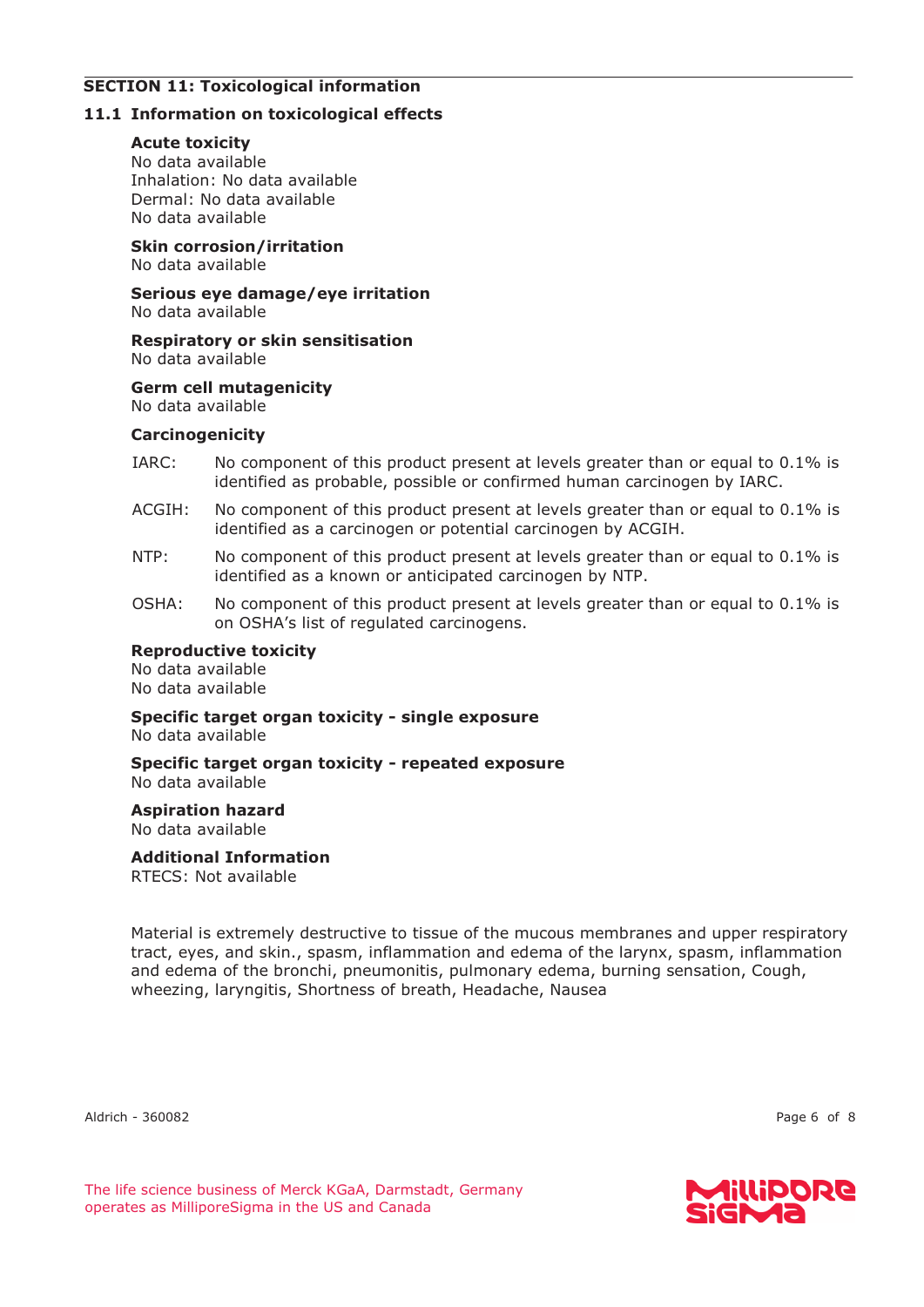# **SECTION 12: Ecological information**

- **12.1 Toxicity**  No data available
- **12.2 Persistence and degradability**  No data available
- **12.3 Bioaccumulative potential**  No data available
- **12.4 Mobility in soil**  No data available
- **12.5 Results of PBT and vPvB assessment**  PBT/vPvB assessment not available as chemical safety assessment not required/not conducted
- **12.6 Other adverse effects**  No data available

## **SECTION 13: Disposal considerations**

#### **13.1 Waste treatment methods**

#### **Product**

Offer surplus and non-recyclable solutions to a licensed disposal company.

#### **Contaminated packaging**

Dispose of as unused product.

# **SECTION 14: Transport information**

## **DOT (US)**

UN number: 3265 Class: 8 Packing group: II Proper shipping name: Corrosive liquid, acidic, organic, n.o.s. (2-Phenylbenzyl bromide) Poison Inhalation Hazard: No

## **IMDG**

UN number: 3265 Class: 8 Packing group: II EMS-No: F-A, S-B Proper shipping name: CORROSIVE LIQUID, ACIDIC, ORGANIC, N.O.S. (2-Phenylbenzyl bromide)

# **IATA**

UN number: 3265 Class: 8 Packing group: II Proper shipping name: Corrosive liquid, acidic, organic, n.o.s. (2-Phenylbenzyl bromide)

## **SECTION 15: Regulatory information**

## **SARA 302 Components**

No chemicals in this material are subject to the reporting requirements of SARA Title III, Section 302.

## **SARA 313 Components**

Aldrich - 360082 Page 7 of 8